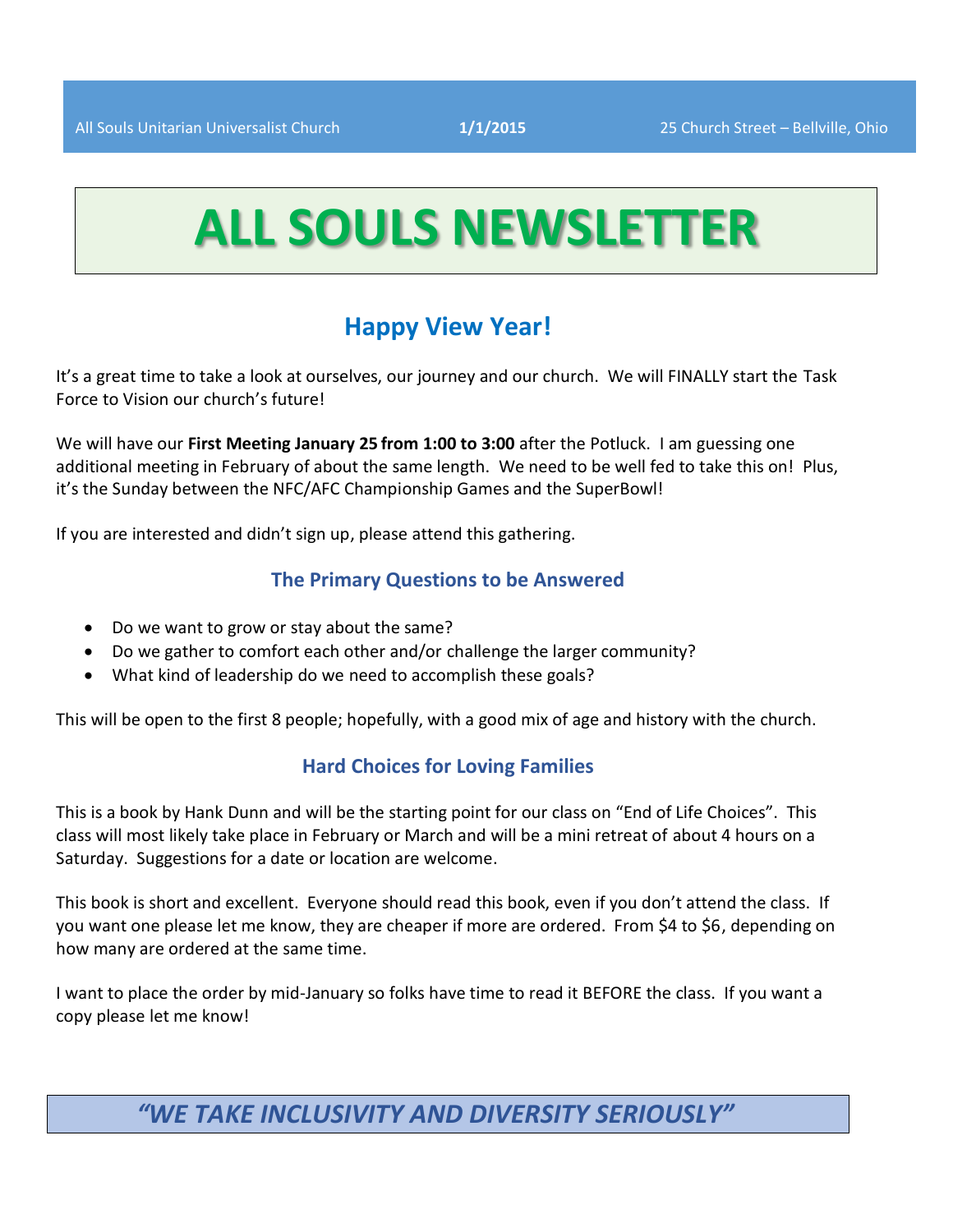## *MESSAGES FROM THE BOARD*

#### **…from Glenn Myers: President**

## **All Souls . . . and the Unitarian Universalist Association (UUA)**

Questions: Why is All Souls a member of the UUA? Don't we have to pay dues? Doesn't this organization tell us how to run our church? Why do we even need it?

Answers: All Souls is a member of the UUA because our own By Laws require us to be a member. Yes, we pay annual dues which fund UUA provided services.

The UUA is not a denomination, rather it is a liberal association that welcomes people with different beliefs and are united by shared values, not by creed or dogma. The UUA is divided into 19 districts. Our District is the Ohio-Meadville District (OMD) and includes All Souls and 45 other UU Churches. The association does not tell us how to run our church.

As for the need, I don't see a downside to our membership. However, there are many benefits. All Souls is isolated by distance and by local philosophy, and we are a small congregation without the wherewithal to conduct extensive religious education programs and social action/social justice activities. The support, comradery, and program offerings of the UUA gives us strength in numbers and in credibility. We have a big brother.

Most members of the UUA are in the U.S. and Canada, but some congregations from other countries have been admitted. Over 1,000 congregations consisting of approximately 165,000 certified members populate the 19 Districts of UUA. There are over 1,600 certified ministers.

If my math is correct, on the average, one would have to sort through 2,000 Americans before coming upon a Unitarian Universalist.

Our group is small, but we have some powerful things going for us: As a church, we respect the dignity of every individual to the ultimate level. Choose your own pathway to spirituality, and you will be supported. Spirituality has no ethnicity, race, gender, prejudice, or bias. There is only peace and love.

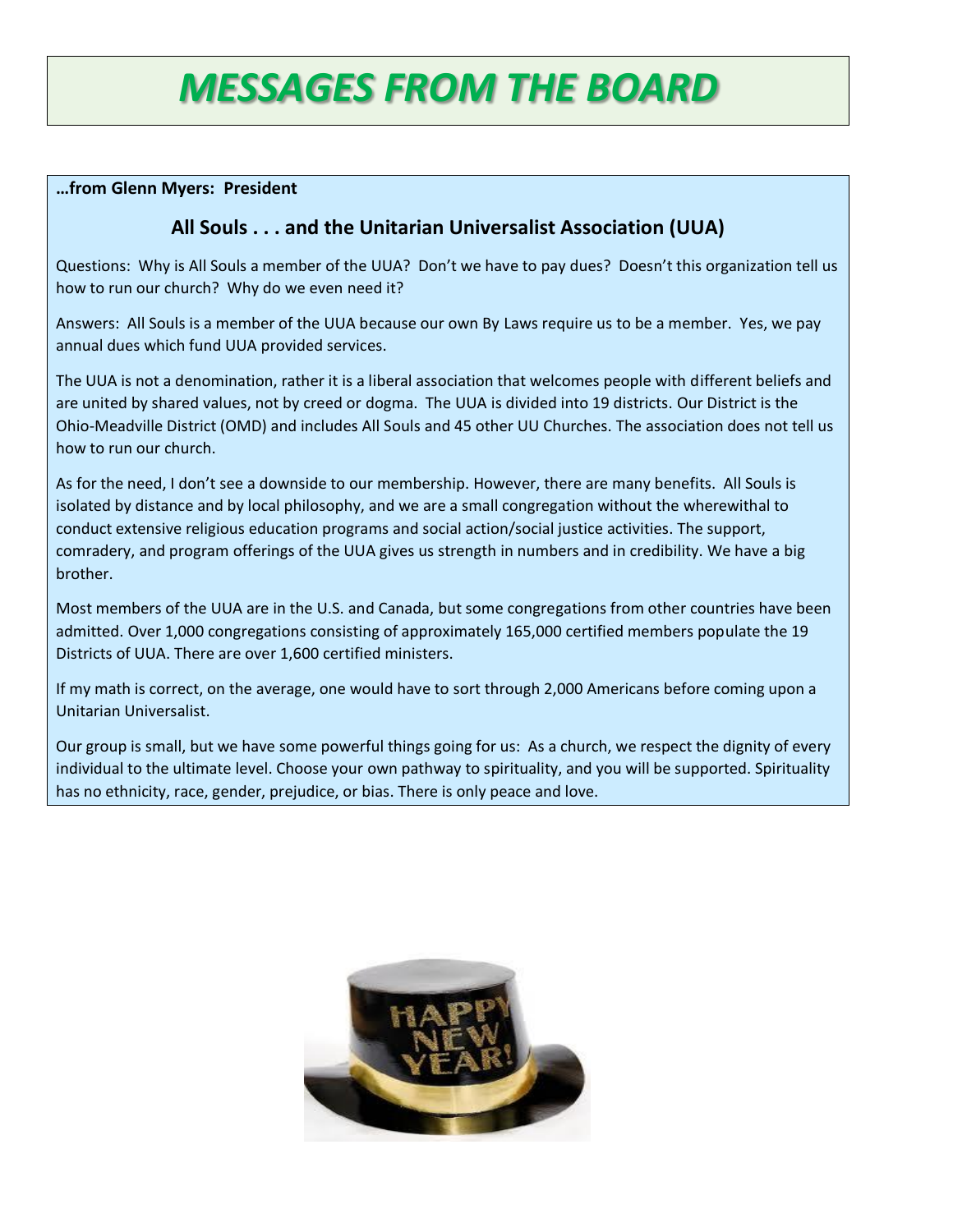#### **NOVEMBER 2014 REPORT**

## **TREASURER'S REPORT**

| <b>INCOME</b>       | <b>NOVEMBER</b> | $Y-T-D$     |
|---------------------|-----------------|-------------|
| Pledges             | 1,748.00        | 10,504.00   |
| <b>Offerings</b>    | 435.00          | 2,879.76    |
| Kenya Coin          |                 |             |
| Collection          | 64.50           | 379.81      |
| <b>Rummage Sale</b> | 1,296.15        | 1,354.15    |
| Recycle             | .00             | 169.21      |
| Other               | 70.00           | 120.00      |
| <b>TOTAL INCOME</b> | $$3,613.65*$    | \$15,406.93 |
| <b>EXPENSES</b>     | \$3,543.32**    | \$15,941.69 |
| <b>DIFFERENCE</b>   | \$<br>70.33     | ( \$534.76) |

\*A monthly income of \$3,064.33 is required in order to meet annual expenses of \$36,772.00.

\*\*Expenses not 'regular': Organ Maintenance - \$382.50 Ohio-Meadville District Dues - \$576.00 Hahn Pest Management - \$53.50

#### **NOVEMBER PLEDGE REPORT**

| <b>Total Members</b> | 27 |
|----------------------|----|
| <b>Total Pledges</b> | 22 |
| Average              |    |
| Attendance           | 45 |

|                        | <b>NOVEMBER</b> | $Y-T-D$     |
|------------------------|-----------------|-------------|
| <b>Amount Pledged</b>  | \$2,187.00      | \$10,284.00 |
| <b>Amount Received</b> | \$1,748.00      | \$10,504.00 |
| Variance               | (5 439.00)      | 220.00      |

### **NOVEMBER HOLIDAY BAZAAR**

| <b>TOTAL</b>     | \$1,354.15 |
|------------------|------------|
| before & after   | \$237.15   |
| <b>Donations</b> |            |
| Food             | \$549.00   |
| Rummage          | \$568.00   |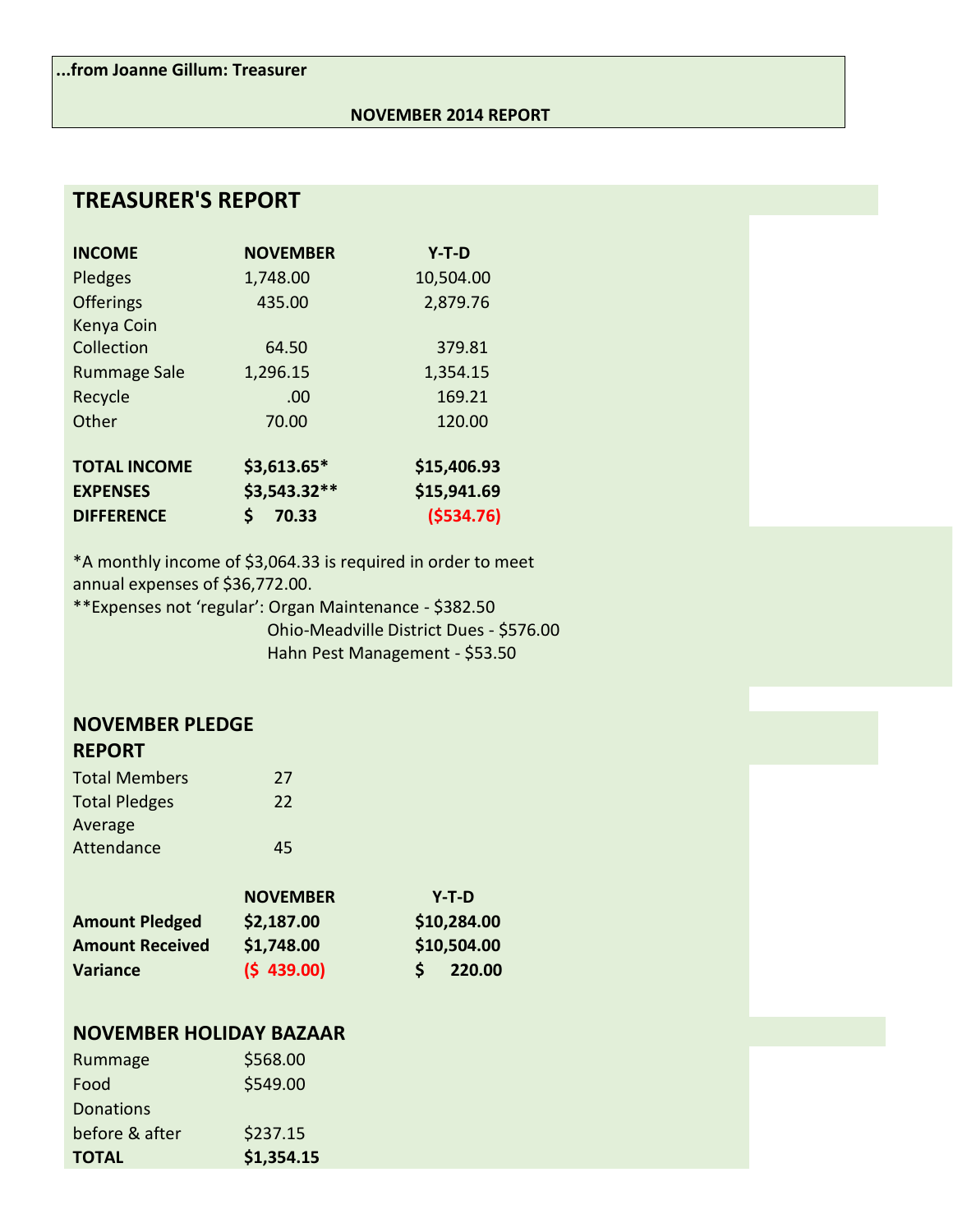#### **…from Reed Richmond: Social Action Trustee**

There will be no Social Justice meeting on the first Tuesday in January due to a conflict.

Reed Richmond and Liz Hansen are in discussions about an Adult Education class with a Social Justice theme to run on consecutive Sundays at 9:00 am starting as early as March. Please check the February newsletter for more details. These classes will be viewing social justice themes from popular movies and seeing where we can follow through, even in our own congregation.

#### **Please Mark Your Calendar for the Following Event**

#### **Memorial Day Candlelight Peace Gathering**

#### **Sunday, May 24 @ 8:00 pm in Bellville**

We will gather by the gazebo on the day before Memorial Day in a demonstration for peace. We will invite the public to attend and to share the names of family members or friends that have been lost to war, to honor the memory of the dead and to offer prayers for peace. More information as details develop.



#### **…from Chuck Rhodes: Building & Maintenance Trustee**

During the second weekend of December we had a little problem with the city sewer system, which was corrected on December 7. The restrooms were cleaned and sanitized by Teasha Sprague. The carpet in the Fellowship Hall, Nursery, and landings were cleaned and sanitized by Eric Sargent. Thanks for the help.

The replacement window for the south kitchen has arrived and was installed December 29. What a difference!

I want to thank Ann, Bruce and Analyssa Kilgore and Kristy Mandeville for all the work decorating the church for Christmas. It looked beautiful.

The church sign committee will be meeting on January 3 at 12:00 noon in the Fellowship Hall. The intent is to have a sign design selected and a plan for erecting it by May 1, 2015. Committee members are Reed Richmond, Ann Kilgore, Bruce Kilgore, Sandy Macpherson, Mike Garber and Chuck Rhodes. Your thoughts and suggestions may be given to any committee members.

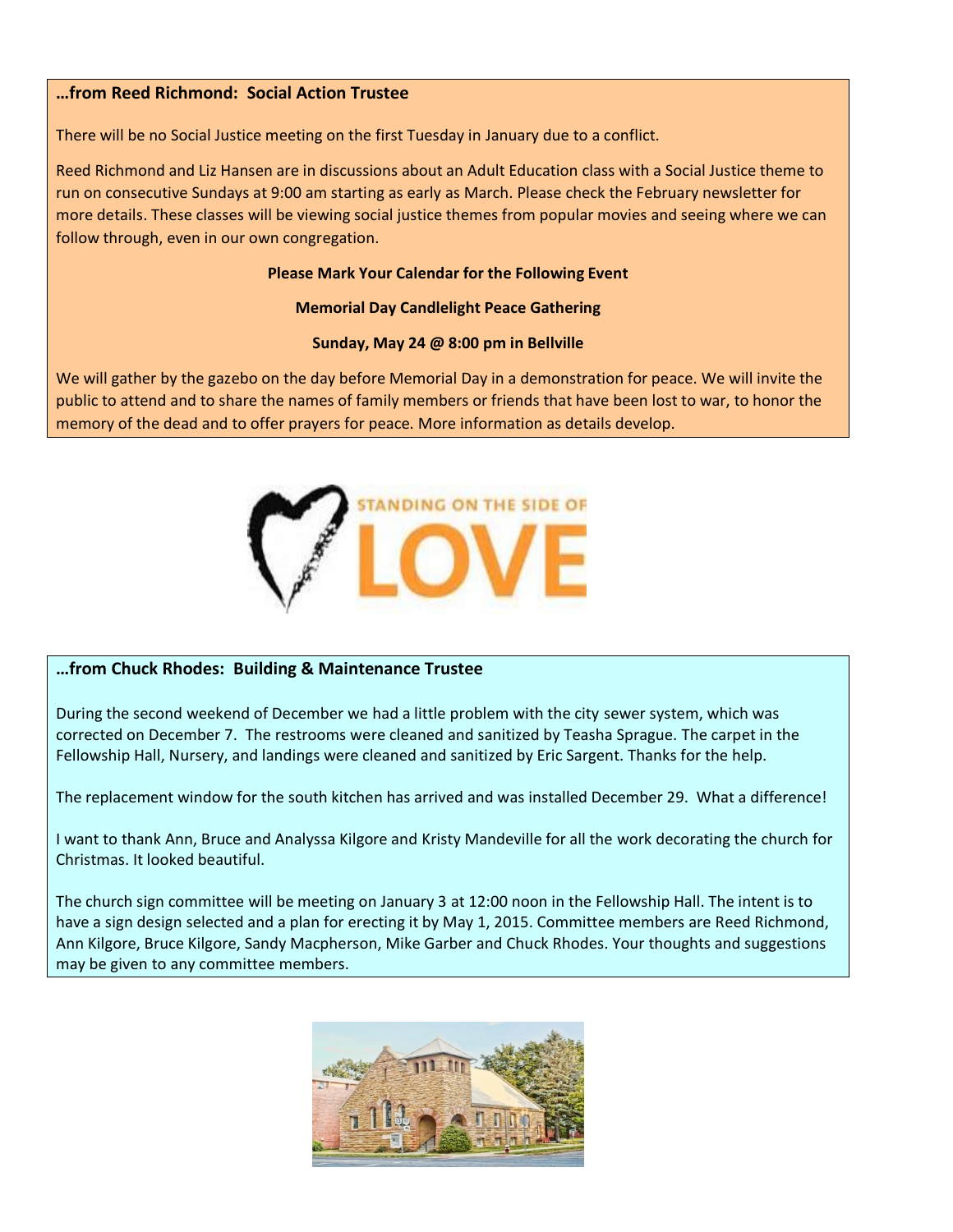**…from Judy Shaffer: Pastoral Care Trustee**

#### **PASTORAL CARE DUTIES**

Teasha Sprague is assisting

with the Pastoral Care Duties.

#### If you cannot reach Judy, please contact Teasha at 440-622-1611.

**Please contact Judy Shaffer for the following areas of Pastoral Care:**

- coordination of welcome and follow up with visitors
- $\bullet$  coordination of cards and visits to shut-ins
- gathering of concerns about members: health, family and individual issues
- organizing a list of members willing to do visits when needed
- x coordination of general contact and check-ins with members and friends

**Please contact Rev. Karen Bruno for the following areas of Pastoral Care:**

- significant life changes: divorce, serious illness, hospitalization, surgery, a close friend or family member dies or is hospitalized
- you are experiencing some kind of loss, stress or minor mental health concern
- you are spiritually or emotionally searching and want a listening ear.

#### **…from Liz Hansen, Religious Education Trustee**

Religious Education for young children (5-10) will continue with the Dr. Seuss curriculum during service on January 4. Kayt Gerhart will be presenting "Oh, The Thinks You Can Think".

Youth ages 11-18 will have their Popcorn Theology class on Sunday, January 11, during service. Linda Wilson will lead the youth in discussion after they view a scene from "Dances with Wolves".

Just a reminder about our bookshelves downstairs. The bookshelf at the bottom of the stairs includes books to purchase (if it has a price tag or sign) and books to borrow with a specific UU perspective or written by one of our speakers. The books on the large bookshelf next to the coffee station are also for borrowing and contain a wider variety of topics, all somehow relating to our 7 principles. If you want to donate a book appropriate for our UU library, make sure to attach a label on the inside cover that indicates to return to All Souls when finished. (There are many sheets of these labels on the bookshelf at the bottom of the stairs.) Also, if you realized you've borrowed a book for a really long time, the good news is we don't have late fines, so feel free to bring it back when you have the opportunity!

We also have a bookshelf dedicated to children's books. This can be found in the far corner of the basement. The books found here will be about Unitarian Universalism or related topics. This is a great area to look when you are preparing to present the Children's Moment. Many of the books are anthologies of stories from world religions. Many books would not fit within the 5 minute time limit for the Children's Moment, but a section could easily be presented or pages skipped. I suggest you read the book aloud and assume a 1 minute time allowance for "disruptions". Feel free to borrow these books, but please return them timely so others may enjoy. If you have any questions about our books, feel free to ask Liz Hansen.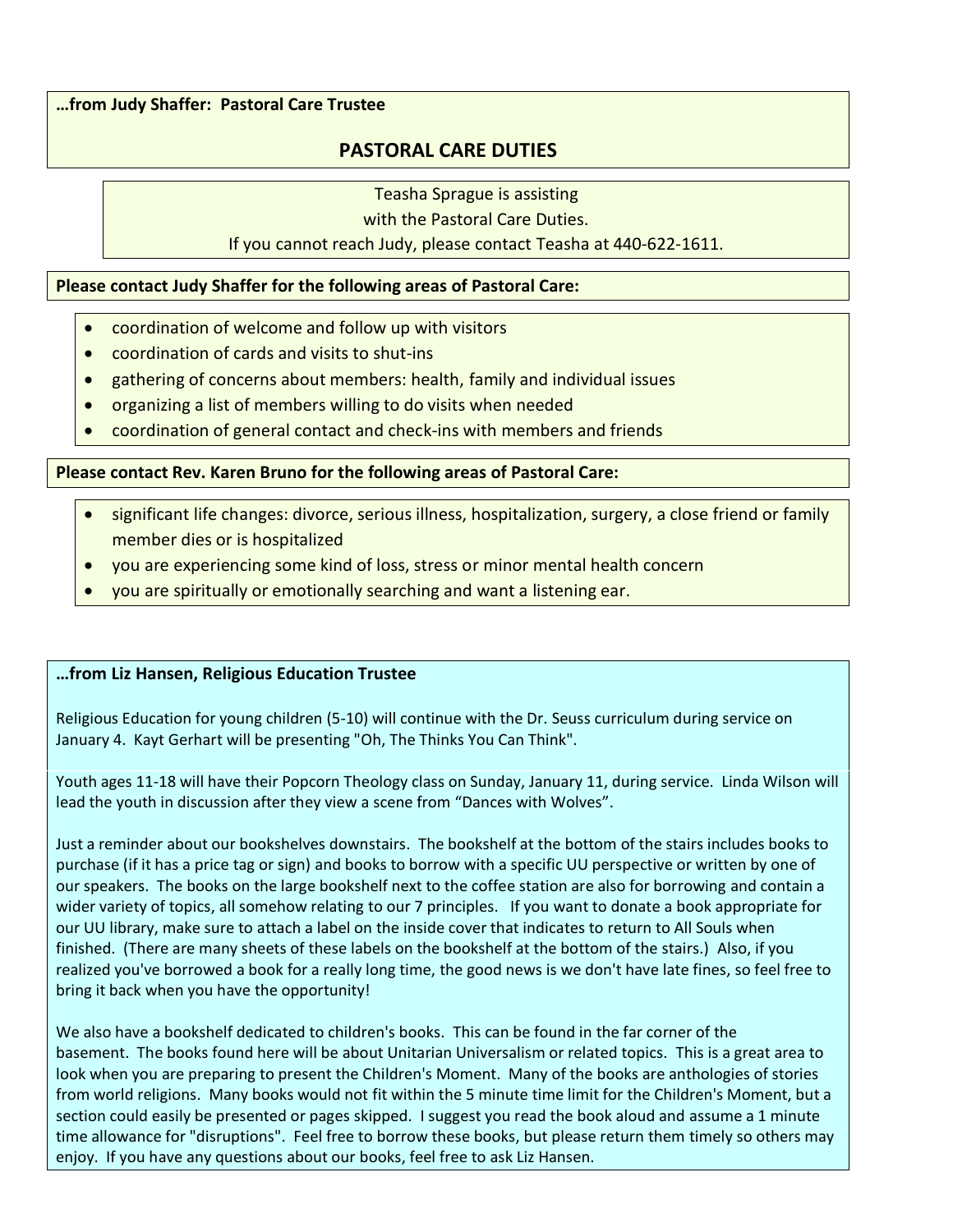#### **…from Brian Moore, Pulpit & WorshipTrustee**

#### **Greetings from the Pulpit Chair**

First and foremost, a thank you to Joan Richmond for having nearly all the speakers booked from July through January, making the first six months of my new position a much easier transition. Now with the New Year, I embrace a new responsibility and challenge with help from my pulpit committee and others to make 2015 a great year at All Souls.

#### **…..Looking at Our First Month**

#### **Sunday, January 4**

Speaker: Rev. Karen Bruno Title: "Change Your Life with Just One Word"

Topic: Lose the long list of resolutions- all your sweeping promises to change - and do something about one thing this year instead of nothing about everything. Choose just one word that represents what you most hope God will do in you, and focus on it for an entire year. This single act will force clarity and concentrate your efforts. As you focus on your word over an extended period of time, you position yourself for God to form your character at a deep, sustainable level. Growth and change will result. Based on the book, "My One Word", Karen will help you consider what ONE WORD might change your life.

Leader: Joan Richmond Music: Trio Alle Breve

"ALL SOULS 101" @ 12:30pm at Brumby's. Get acquainted with your minister and ask your religion and spirituality questions. Lunch is self-pay.

#### **Sunday, January 11**

Speaker: Aurelio Diaz Title: The Richland Newhope Dance Troupe is very excited about speaking at All Souls UU Church for the New Year, when the dancers share their Anti-Bullying and People First Language. Bio: The Richland Newhope Dance Troupe has performed at numerous conferences, schools, and community events. They were recently bestowed the American Red Cross Hero Award for Community Educators. Leader: Bruce Kilgore Music: Ayesha Fry

#### **ALL SOULS RECYCLING SUNDAY**

#### **Sunday, January 18**

Speaker: Opossum and Friends Title: "Stories 'Sung' and Songs 'Told' on Life, Love and Personal Evolution" Bio: 100% of all of the proceeds of all Opossum's performances go into his "Winds of Good" fund and are donated to grass-roots non-profits and charitable causes. Leader: Brian Moore Music: Trio Alle Breve

Board Meeting @ 9:00am. All are invited to attend.

#### **Sunday January 25**

Speaker Brian Moore Title: "Sympathy for the Devil and the Power of Duality" Topic: Why have sympathy for the devil? And, why is the Yin and Yang symbol of the Tao the most powerful symbol in the universe? To learn the answer to these questions and more, you will not want to miss this message.

Leader: Sandy Macpherson Music: Ayesha Fry

#### **POTLUCK SUNDAY AND KENYA COIN COLLECTION**

**I would like to take this opportunity to wish everyone a Peaceful, Healthy and Prosperous New Year! Peace, Love, and Namaste to All Souls.**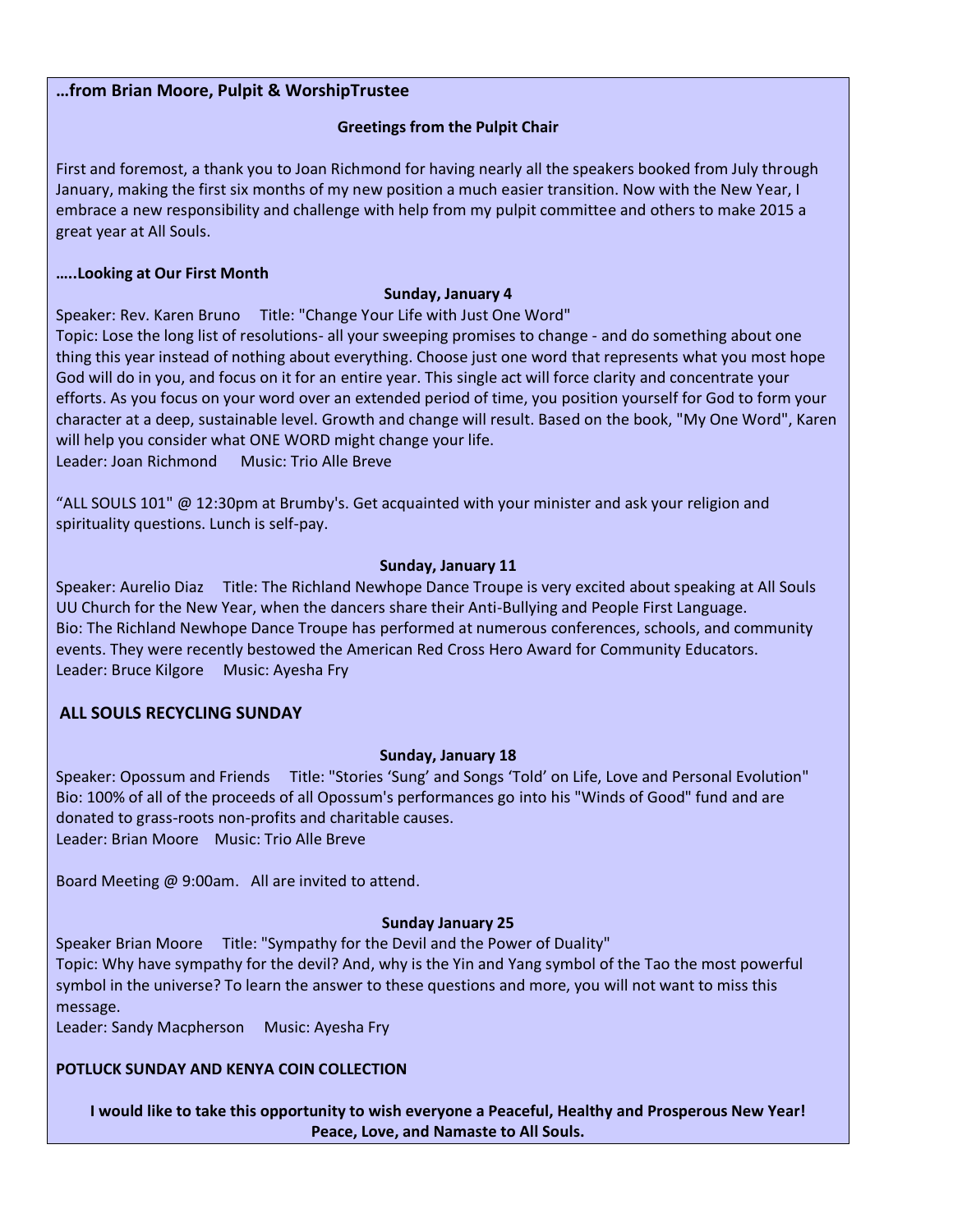## **Living Lotus Zen Sangha January Schedule**

#### **Monday, Jan. 5th, 6:30pm - 8:00pm - Book Study Chapters 8 - 12**

At Relax, It's Just Coffee -105 N. Main St. Mansfield OH 44902

Sangha members and friends are invited for coffee and informal discussion over a Zen book.

This will offer Sangha members and friends an opportunity for intensive work with a text to supplement our regular 2nd & 4th Mondays' sittings.

BOOK: "inside the Grass Hut: Living Shitou's Class Zen poem" - by Ben Connelly (2014) Wisdom Publications ISBN#978-1-61429-121-3

Bring your thoughts, notes, insights and confusions!

#### **Monday, Jan. 12th, 6:30pm - 8:30pm Sitting & Dharma Talk**

At All Souls Unitarian Universalist Church. The church is opened at 6:00 p.m. Please enter from the side door. We sit upstairs. Loaner meditation cushions (Zafus & Zabutons) are available as well as pews for those who prefer/need to sit in a chair.

#### **Monday, Jan. 26th, 6:30 - 8:30p Sitting & Dharma Talk**

At All Souls Unitarian Universalist Church - The church is opened at 6:00 p.m. Please enter from the side door. We sit upstairs. Loaner meditation cushions (Zafus & Zabutons) are available as well as pews for those who prefer/need to sit in a chair.

#### **Schedule for January 12 & 26**

6:30pm-6:50pm - Zazen (sitting meditation) 6:50pm-7pm - Kinhin (walking meditation) 7pm-7:20pm - Zazen - second period of Zazen 7:20pm-7:30pm - Liturgy - Heart Sutra, chanting and prostrations 7:30pm-8:30pm - Dharma Talk delivered by Sensei Dean Williams

Current Book/Text/Discussion – "Inside the Grass Hut" – Connelly

#### **LIVING LOTUS & JIJUYU-JI SANGHAS WINTER SESSHIN (WEEKEND RETREAT)**

Friday, February 27 – Sunday, March 2 Mohican Outdoor School - 5370 Bunkerhill North Rd., Butler, Ohio 44822

> COST: \$85/person [includes lodging and meals] Contact [fortunasandwiches@gmail.com](mailto:fortunasandwiches@gmail.com) to RSVP

#### DETAILS SUBJECT TO REVISION

**Facebook: <https://www.facebook.com/pages/Living-Lotus-Zen-Sangha/221565108160>**

**Website: <https://sites.google.com/site/livinglotuszensangha/>**

**Brief Beginner's guide to Zazen & Kinhin:** 

**<http://global.sotozennet.or.jp/eng/practice/zazen/howto/index.html>**

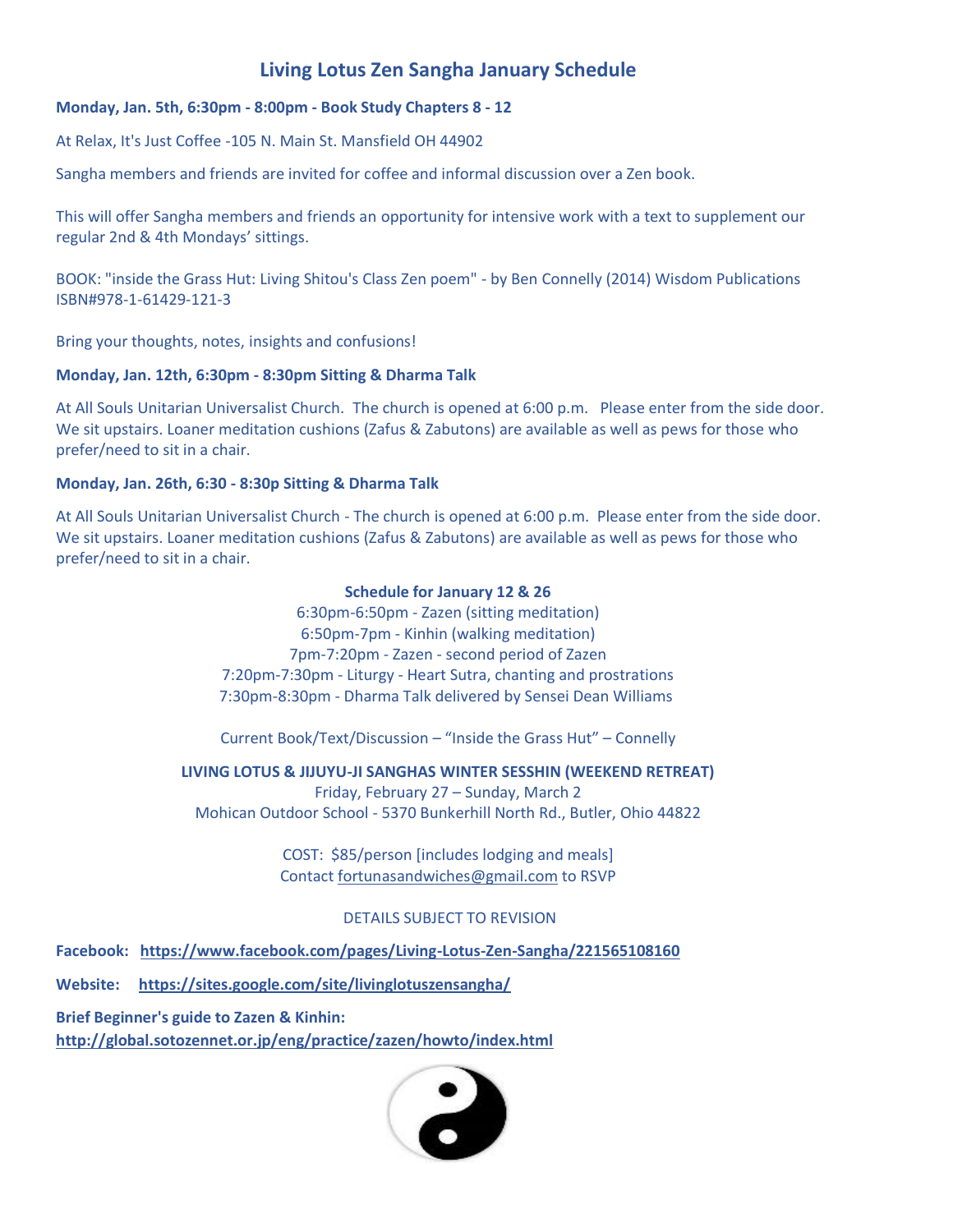## **All Souls U.U. Recycling Collection Day**

#### **Sunday, January 11**

**Please bring your recyclables to the church parking lot.** 

**The truck will be there for collection before and after the service.** 

#### **Listed below are the main items Milliron accepts. Please keep them sorted by categories.**

**Aluminum Cans**: Please rinse thoroughly

**Steel Cans**: Please rinse thoroughly and remove labels

**Ferrous & Non-Ferrous Materials**: Aluminum, Steel, Brass, Copper, Silver, Nickel, Platinum, Pewter, Bronze Zinc, Die Cast, etc.

**Plastic**: Please rinse thoroughly and throw away lids. Only plastic bottles and jugs with the recycle emblem stamped on the bottom. #1 PETE – such a pop bottles and #2 HDPE such a laundry products, milk, juice and water jugs.

**Newspaper**: No books, magazines, phone books or mail

**Corrugated Cardboard**: No boxboard or chipboard

**Office Mix**: Please shred if able to do so

**Automobile/Forktruck Batteries**

#### **PLEASE NO GLASS & PLEASE SEPARATE ALL CATEGORIES**

You are welcome to bring recyclables to the Moore's barn prior to the collection date. Contact: Jackie or Brian Moore at 419-589-7707. All of the proceeds go to All Souls Unitarian Universalist Church.

#### **THANK YOU!**

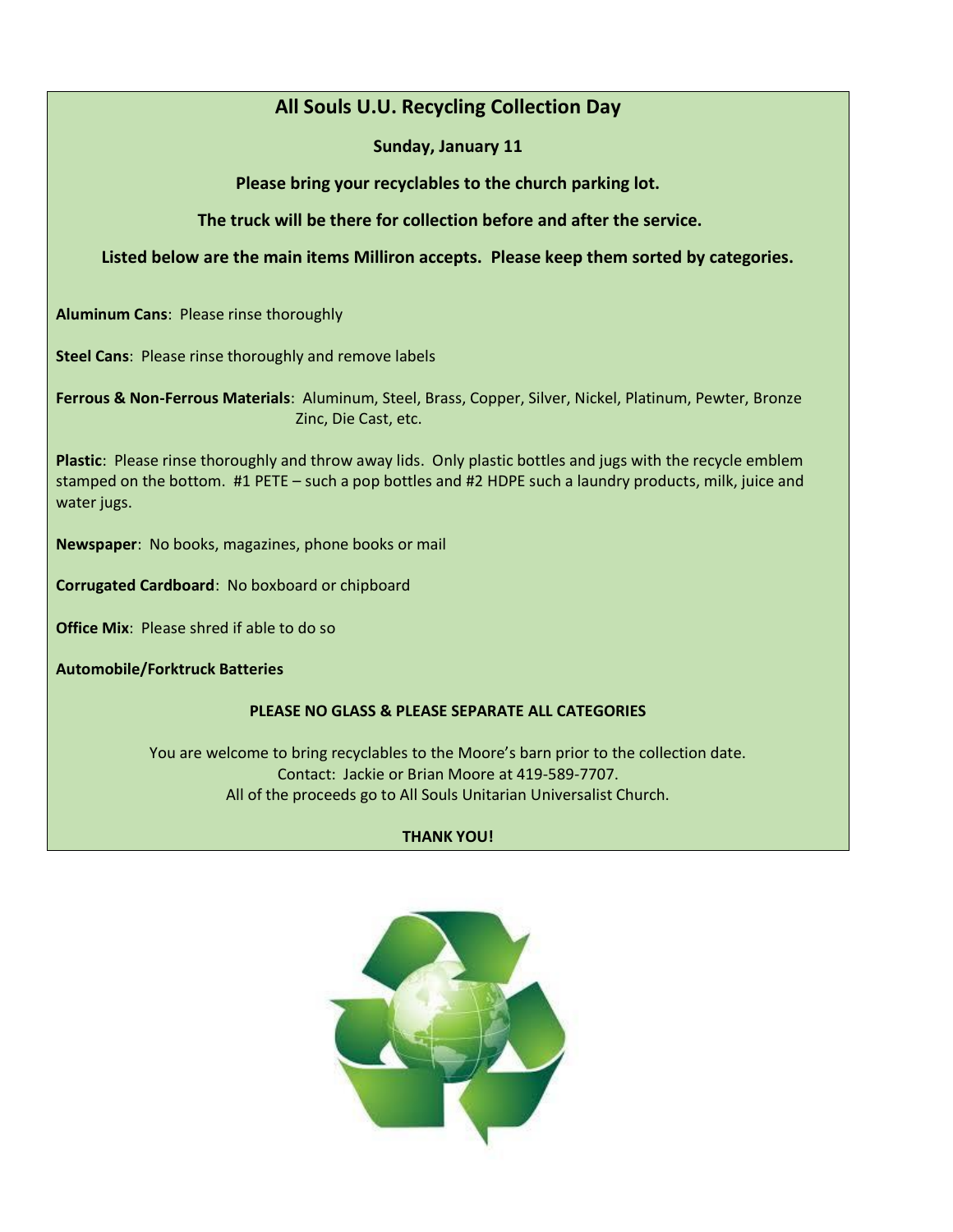**Joan and Reed Richmond are announcing a new 2015 venture for Meadow Rise Farm. The farm is re-starting its CSA program. CSA stands for Community Supported Agriculture and, according to the website Local Harvest, "for over 25 years, Community Supported Agriculture (CSA) has become a popular way for consumers to buy local, seasonal food directly from a farmer".**

**In our CSA, the basics are that we offer a certain number of shares to people, which consist of 8-12 different vegetables (full share) per week of the 20-week season, running June-October. Interested partners purchase a "share", paying for it early in the season when the farmers (that is, us) have most of our expenses. We will offer a full share, half share, and mini share (a half share every other week). Prices are, in order, \$500, \$375 and \$250 for the shares, and the agreement specifies ways partners can pay between Feb. 1 and the time delivery season begins.**

**This arrangement creates several rewards for both the farmer and the consumer. In brief, from Local Harvest's description:**

## **Advantages for Farmers**

- **Get to spend time marketing the food early in the year, before their 16 hour days in the field begin.**
- **Receive payment early in the season, which helps with the farm's cash flow.**
- **Have an opportunity to get to know the people who eat the food they grow.**

#### **Advantages for Consumers**

- **Eat ultra-fresh food, with all the flavor and vitamin benefits.**
- **Get exposed to new vegetables and new ways of cooking.**
- **Usually get to visit the farm at least once a season.**
- **Find that kids typically favor food from "their" farm — even veggies they've never been known to eat.**
- **Develop a relationship with the farmer who grows their food and learn more about how food is grown.**

**Deliveries will be late Wednesday afternoon in the UU church parking lot (25 Church St., Bellville) from 4:30- 6:30 p.m.**

**If you'd like more information about Meadow Rise Farm CSA, please go to [Localharvest.org](http://localharvest.org/) and just type our name or zip code (44813) in the search box. We have more details there on our listing, and then you can contact us for an application.**

**Thanks for your help in spreading the word!**

*Joan*